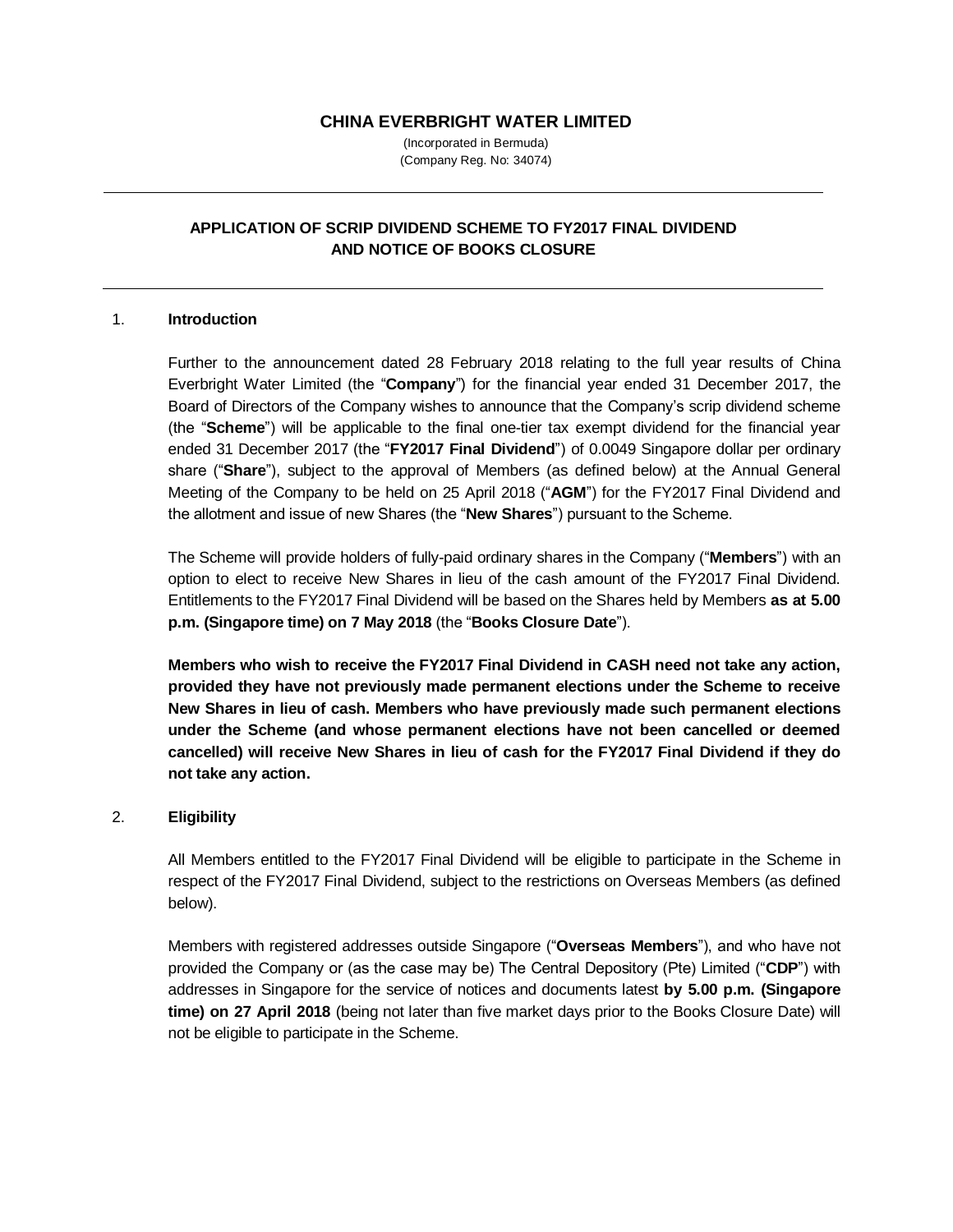**Overseas Members who wish to be eligible to participate in the Scheme should provide an address in Singapore for the service of notices and documents by notifying the Company c/o Boardroom Corporate & Advisory Services Pte. Ltd, 50 Raffles Place, #32-01 Singapore Land Tower, Singapore 048623 or, if the Overseas Member is a CDP depositor, CDP at 11 North Buona Vista Drive, #06-07 The Metropolis Tower 2, Singapore 138589, not later than 5.00 p.m. (Singapore time) on 27 April 2018 (Friday).** 

Participation in the Scheme is subject to the requirement that such participation by a Member will not result in a breach of any other restriction on such Member's holding of Shares which may be imposed on any statute, law or regulation in force in Singapore or any other relevant jurisdiction, or by the bye-laws of the Company.

## 3. **Election Notices**

Notices of election ("**Election Notices**") are proposed to be despatched to eligible Members on or about 16 May 2018.

Eligible Members may elect to participate in the Scheme in relation to the FY2017 Final Dividend only, or they may make a permanent election to participate in the Scheme in respect of the FY2017 Final Dividend and all future dividends to which the Scheme is applied. These electives will be provided for in the Election Notices.

Eligible Members may elect to participate in the Scheme in respect of all, and not part only, of their holdings of Shares as at the Books Closure Date (except in the case of a depository agent or nominee company of a bank, merchant bank, stockbroker or other financial institution, holding Shares as custodian, who may be allowed to make an election to participate in the Scheme in respect of part only of the Shares to which each Election Notice received by it relates).

#### 4. **Permanent Elections**

Eligible Members who have previously made permanent elections under the Scheme (and whose permanent elections have not been cancelled or deemed cancelled) will receive New Shares in lieu of the cash amount of the FY2017 Final Dividend. **They will be sent Scrip Dividend Entitlement Advices instead of Election Notices.**

Where an eligible Member has previously made a permanent election in respect of his holdings of Shares to which a Notice of Election relates, the permanent election will be effective for all future qualifying dividends unless and until a notice of cancellation in the prescribed form is received by the Company or (as the case may be) CDP.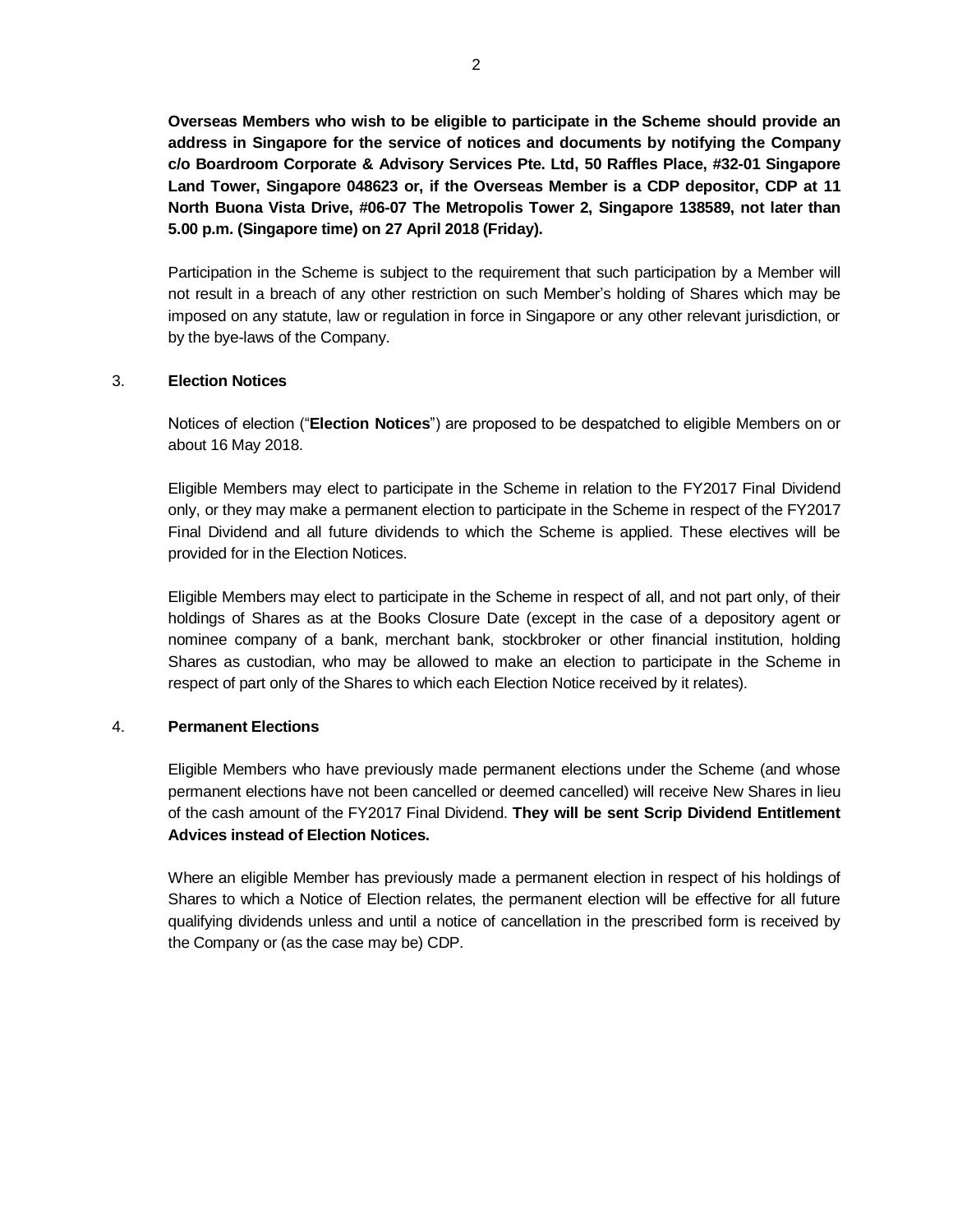#### 5. **Issue Price**

For the purposes of the application of the Scheme to the FY2017 Final Dividend, the price at which each New Share is to be issued will be set at the average of the last dealt prices of a Share on the Singapore Exchange Securities Trading Limited ("**SGX-ST**") for each of the days on which the SGX-ST is open for trading during the period commencing on the day on which the Shares are first quoted ex-dividend on the SGX-ST after the announcement of the FY2017 Final Dividend and ending on the Books Closure Date (both dates inclusive).

The Company will announce the Issue Price on 8 May 2018.

## 6. **Fractional Entitlements**

Where the number of New Shares which may be issued to a participating Member under the Scheme includes a fraction but is not less than one, the number of New Shares to be issued will be rounded up to the nearest whole number if the fraction is 0.5 or more, and rounded down to the nearest whole number if the fraction is less than 0.5 and the fraction will be disregarded. No cash will be paid on such disregarded fraction of a share.

Where less than one New Share is to be issued to a participating Member under the Scheme, such participating Member will not, regardless of whether he has elected to do so, receive any New Share, but will instead be paid his dividend in cash. This would be the case even if he has made a permanent election previously.

#### 7. **Notice of Books Closure Date and Dividend Payment Date**

**NOTICE IS HEREBY GIVEN** that the Register of Transfer and Register of Members of the Company will be closed from 5.00 p.m. (Singapore time) on 7 May 2018, being the Books Closure Date, up to (and including) 8 May 2018 for the purpose of determining the entitlements of Members to the FY2017 Final Dividend of 0.0049 Singapore dollar for every Share held, subject to the approval of Members for the FY2017 Final Dividend at the AGM.

Duly completed registrable transfers of Shares received by the Company's share registrar, Boardroom Corporate & Advisory Services Pte. Ltd, 50 Raffles Place, #32-01 Singapore Land Tower, Singapore 048623 up to 5.00 p.m. (Singapore time) on 7 May 2018 will be registered before entitlements to the FY2017 Final Dividend are determined. Members whose securities accounts with The Central Depository (Pte) Limited are credited with Shares as at 5.00 p.m. (Singapore time) on 7 May 2018 will rank for the FY2017 Final Dividend.

The FY2017 Final Dividend, if so approved by Members, will be paid on 21 June 2018 (the "**Dividend Payment Date**"), and the New Shares are expected to be listed and credited on 22 June 2018 (the "**Listing and Crediting Date**").